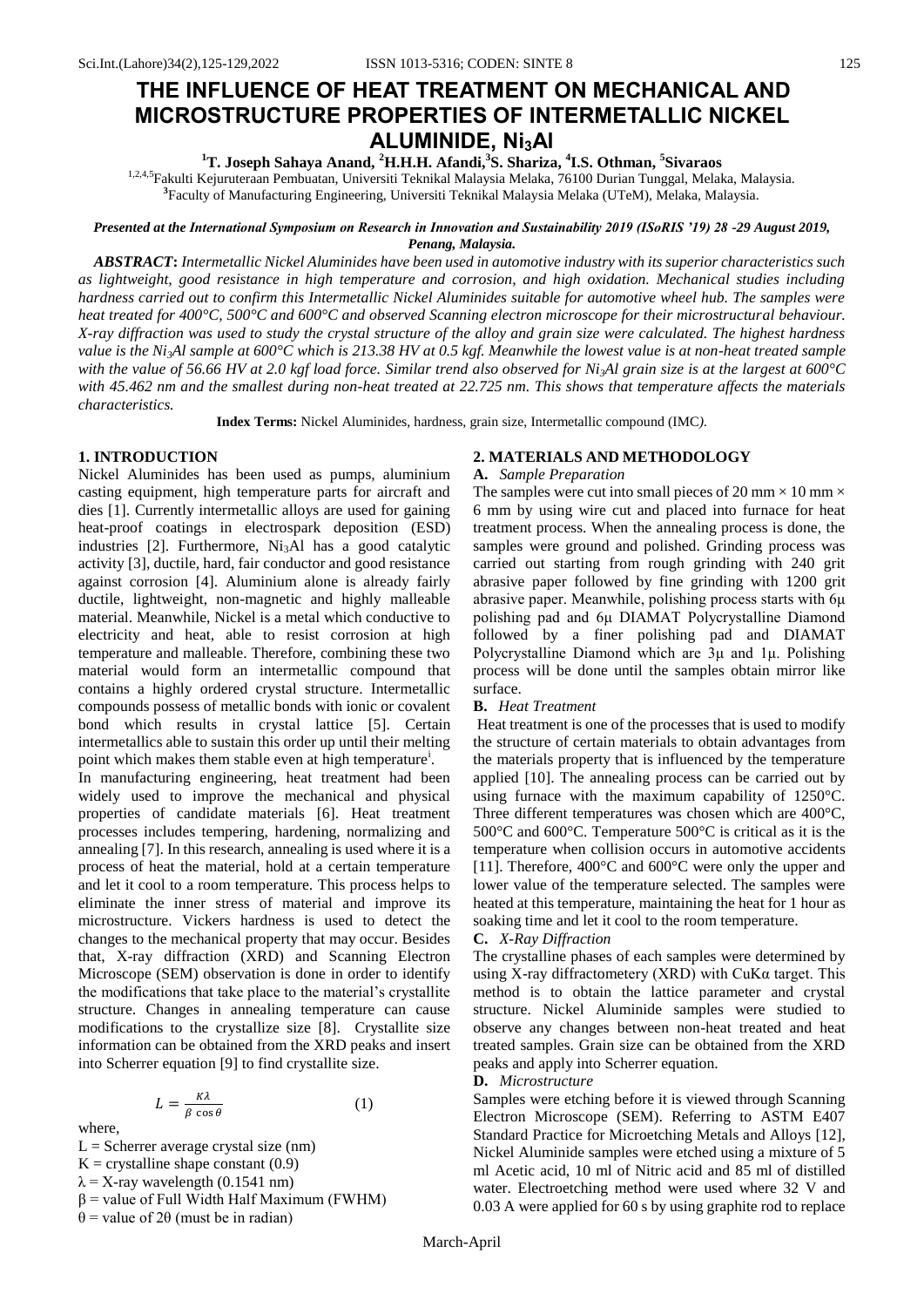platinum wires. Sputter coating is then performed to the samples before observation under SEM.

### **E.** *Hardness*

Vickers Hardness were used in this research as the samples are limited and Vickers indentation require only small space. The experiment were performed referring to ASTM E92 Standard Test Method for Vickers Hardness of Metallic Materials [13]. The load force chosen were 0.5 kgf, 1.0 kgf, 1.5 kgf and 2.0 kgf. Nine indentations were applied to each samples and the hardness results were obtaining from the average of the indentations.

#### **3. RESULTS AND DISCUSSION**

#### **A.** *X-Ray Diffraction*



**Figure 1 XRD graph for different temperature**

The crystal structure of Nickel Aluminide samples with different temperature were place by XRD as shown in figure 1. The main peaks for non-heat treated samples at 2θ were at 24.38, 35.45, 43.87, 50.99 and 75.17 with the diffractions of (0 0 2), (1 1 0), (1 1 2), (0 0 4) and (2 2 0). The other three temperatures have peaks with similar 2θ values with the non-heat treated samples. As the temperature increase, the peaks become sharper.

Heat treatment able to increase the peaks sharpness as the heat energy tend to affects the recrystallization of the material[14, 15]. As the temperature rise, the intensity of all peaks increase steadily and the peaks become more sharper [15]. This is due to the crystal structure that tend to become more stiff with increasing annealing temperature [8].

**Table 1 Grain size of Ni3Al observed from XRD**

| Annealing Temperature $(^{\circ}C)$ | Grain Size (nm) |  |
|-------------------------------------|-----------------|--|
| Non-heat treated                    | 22.7250         |  |
| 400                                 | 45.4596         |  |
| 500                                 | 45.4602         |  |
| 600                                 | 45.4620         |  |

Results shown in table 1 shows the grain size of each sample that is calculated using Scherrer equation. The data needed to calculate grain size are the 2 theta and FWHM which can be extract from the XRD highest peak. In XRD, the three highest peak is the most intense peak but in this research only one highest peak is used for each sample to determine grain size. For non-heat treated samples the grain size is only 22.725 nm. As for 400 $^{\circ}$ C, 500 $^{\circ}$ C and 600 $^{\circ}$ C, all three only has a slight difference of grain size results with the increment of 0.0006 nm and 0.0018 nm from one sample to another. Generally, the results show the grain size tend to increase as the annealing temperature increase.

Based on Nazarian-Samani et. al (2009) [15], Ni<sub>3</sub>Al tend to increase in crystallite size as the temperature increase up to 1000°C. Kumar *et. al* (2011) [4] also stated that heat treatment cause the enlargement of grain size which also increase the hardness value.

Hosseini, S.N. [16] did heat treatment to intermetallic CoAl and found out that the grain size tend to increase as the annealing temperature increase. This is due to the activation energy and grain growth exponents that affects the diffusion of two atoms at high temperature. As the temperature rise, the activation energy for grain growth will increase. These energy are grain boundary energy where it acts as the driving force of grain boundaries movement for grain growth [17] . This statement mostly refers to materials like minerals and ceramics. Since Nickel Aluminides characteristics are close to ceramics, they have similar behaviour.

One of the factors that influence grain growth is temperature where this process involves the movement of high angle grain boundaries as well as kinetic energy which are highly affected due to temperature dependence of boundary movement. Driving force for growth of grain is normally small, major grain growth is often found at high temperature [18].

| Annealing<br><b>Conditions</b> | Table 2 Hardness value for Ni <sub>3</sub> Al samples for different temperature<br>Load Force (kgf) |        |        |        |
|--------------------------------|-----------------------------------------------------------------------------------------------------|--------|--------|--------|
|                                | 0.5                                                                                                 | 1.0    | 1.5    | 2.0    |
| Non-heat treated               | 108.32                                                                                              | 89.09  | 70.38  | 56.66  |
| $400^{\circ}$ C                | 143.52                                                                                              | 115.12 | 98.11  | 86.42  |
| $500^{\circ}$ C                | 181.14                                                                                              | 137.81 | 111.51 | 98.00  |
| $600^{\circ}$ C                | 213.38                                                                                              | 184.82 | 151.91 | 134.93 |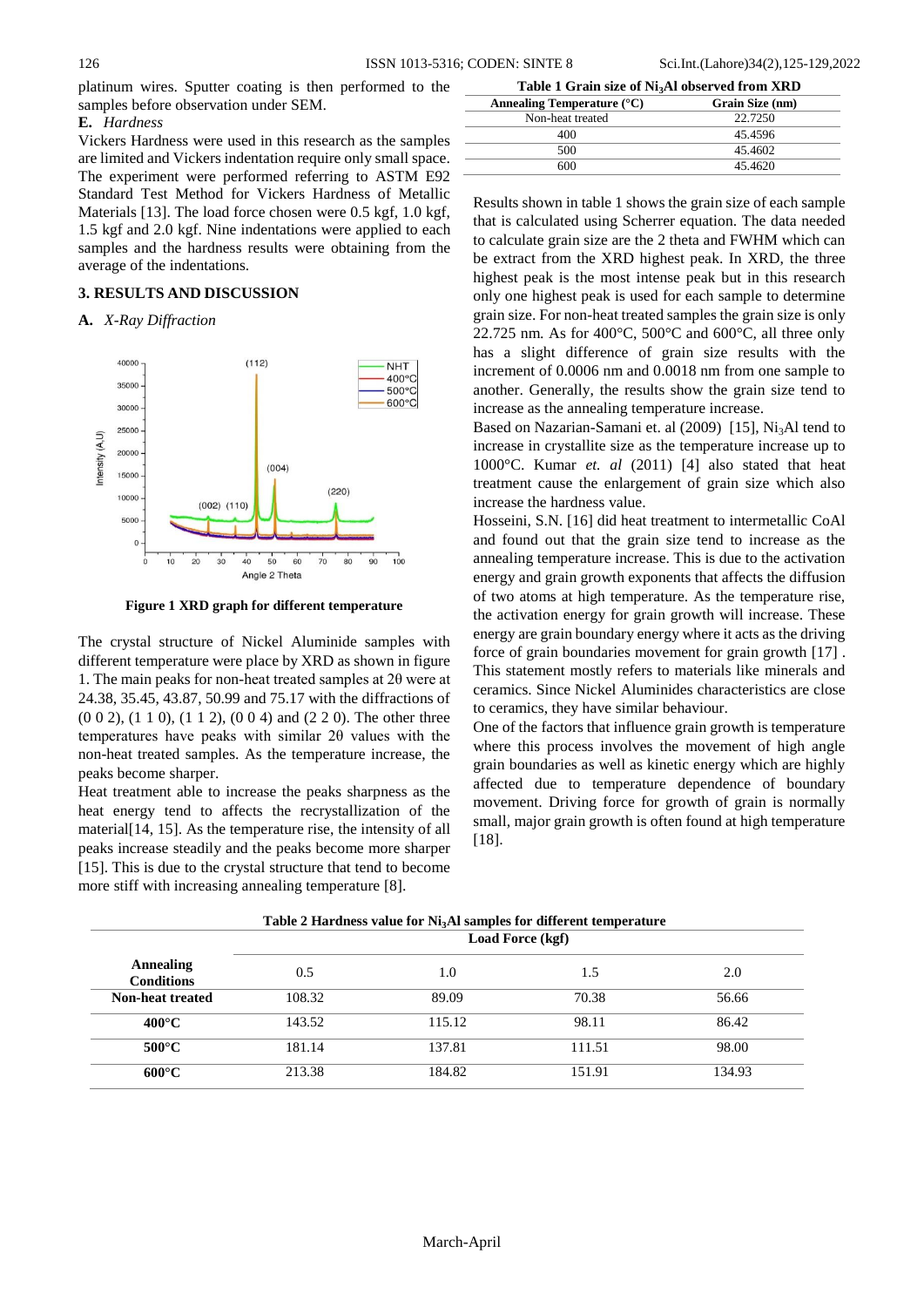

**Figure** *2* **Bar chart of hardness based on annealing condition and load force**

#### **B.** *Hardness of intermetallic Ni3Al*

Based on table 2, the values of hardness decrease as the load force increase. Each hardness values are differing around 11 % to 34 % from one another for all four temperatures. Moreover, the value of hardness tends to rise gradually as the temperature of the samples increase for all load force. Non-heat treated Ni<sub>3</sub>Al sample differs around average of 19.42 % for each load force from 0.5 kgf to 2.0 kgf. Vertically, the hardness varies about 20.13 % for each annealing conditions. Overall for every sample, the percentage difference from each load to another are below 35 %.

The bar chart trends show the hardness values increase as the temperature of the annealed sample increase. Besides that, the chart also shows as the load force increase the hardness value decrease gradually. For 0.5 kgf load, the maximum hardness value was obtaining by 600°C sample with 213.38 HV whereas the minimum value for hardness was from the non-heat treated sample with hardness value of 108.32 HV. The increment of the maximum and minimum hardness value for 0.5 kgf is 49.34%. As for 1.0 kgf, 1.5 kgf and 2.0 kgf the percentage of increment between the highest and the lowest hardness value are 51.80 %, 53.67 % and 58.00 % respectively. Kumar and Anand (2011) [4] indicated that as the annealing temperature increase, the hardness value also increase.

Meanwhile, the hardness value tends to decrease as the load force applied increase. For high annealed samples the penetration depth from the indenter increase due to the effect of decreasing thermal loading influence. Therefore, the specimens tend to deform.

Specifically, hardness results follow the behaviour of annealing from the indenter that was indented into the alloy samples. The increase values of hardness are due to the dendrites structure that decomposed slowly as the annealing temperature arise. Therefore, at higher annealing temperature samples tend to give higher hardness value as well as increasing the grain size [19].

Other opinions such as from Cinca et. al [5] stated that intermetallics such as FeAl has increasing results for surface hardness as the temperature increase. This is due to the formation on  $Al_2O_3$  and  $Fe_2O_3$  layer that influence the material's properties. It is reported that some intermetallics such as  $Ni<sub>3</sub>Al$ , FeAl and Fe<sub>3</sub>Al will increase in strength as the temperature increase [20]. Especially  $Ni<sub>3</sub>Al$ , it is resistance to high temperatures and the formation of  $Al_2O_3$  on the material's surface which is suitable for various types of environments and applications.

#### **C.** *Microstructure*

Figures 3 (a) to (d) above are the microstructure of nickel aluminide under 10,000X magnification. SEM observation is applied to study any changes to the microstructure of the sample. The samples were ground, polished, etched using the suitable chemicals as listed in ASTM and observed under 2500X, 3000X and 10000X magnification. There is no much of a change in the grain structure of each samples although with application of heat as high as 600°C. This shows that the even at high temperature of impact, the  $Ni<sub>3</sub>Al$ microstructure does not affected much.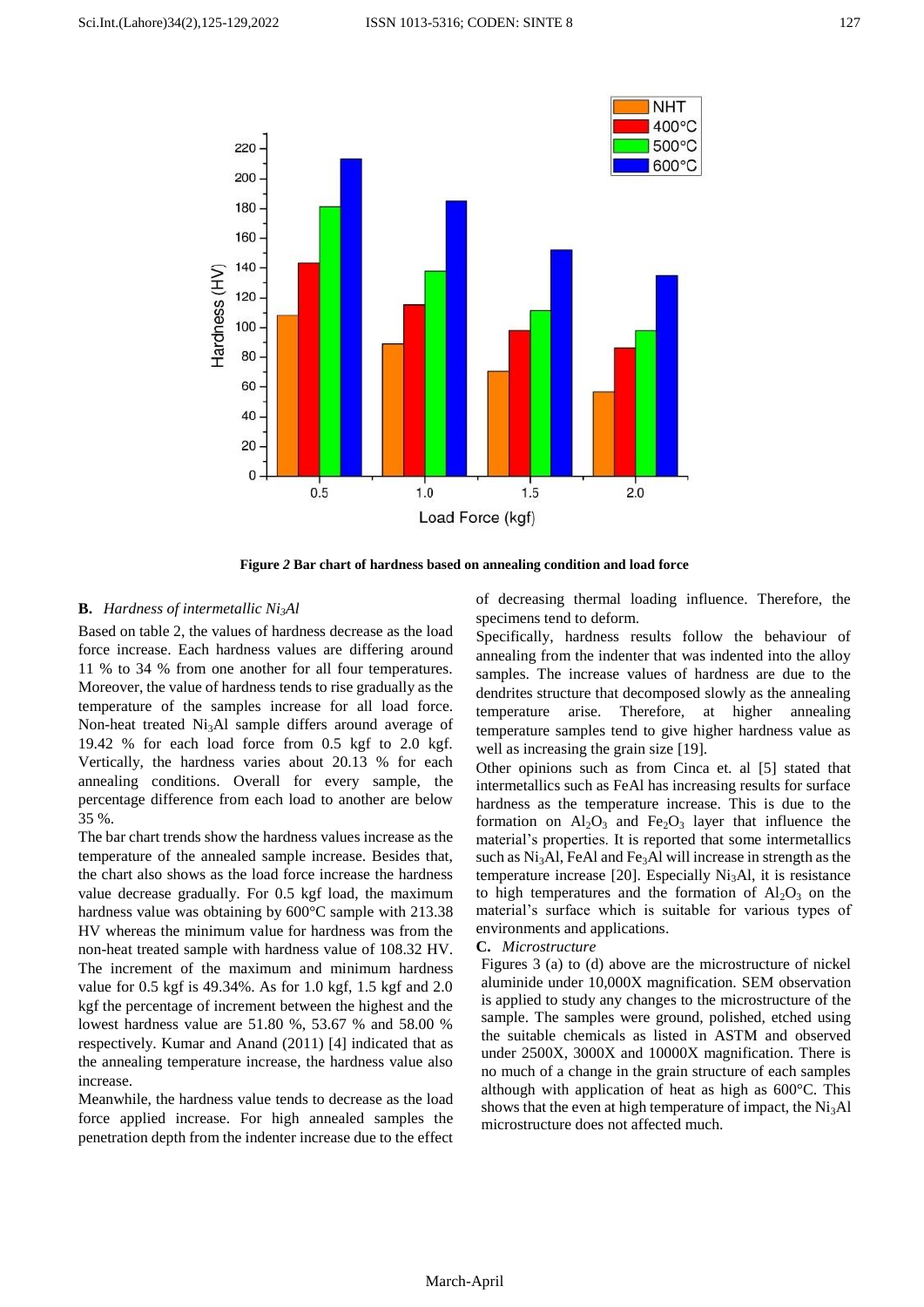

**Figure 3 Ni3Al for a) non heat treated sample, b) 400°C, c) 500°C, d) 600°C**

#### **IV. CONCLUSION**

The Nickel Alminides samples were heated at 400, 500 and 600°C. When hardness test was performed, the results shows that the hardness value increase as the annealing temperature increase and decrease as the load force applied increase. During hardness at 0.5kgf load force, the hardness value starts from 108.32 HV for non-heat treated sample to 143.52 HV for 400°C, 181.14 HV for 500°C and 213.38 HV for 600°C. As the load force increase, the value of hardness for non-heat treated sample which begins from 108.32 HV at 0.5 kgf, 89.09 HV at 1.0 kgf, 70.38 HV at 1.5 kgf and 56.66 HV at 2.0 kgf. The same goes for three other annealing temperature. From the X-ray diffraction experiment, result the results confirms the metal's crystallography. Moreover, the grain size increase as the temperature of the samples increase due to the intermetallics property. The grains size of non-heat treated sample is 22.73 nm, 400°C is 45.4596 nm, 500°C is 45.4602 nm and 600°C is 45.4620 nm. These results shows that  $Ni<sub>3</sub>Al$  can be the possible future material for wheel parts. For further research, impact test and fatigue test can be done to study the material's characteristics further.

#### **REFERENCES**

- 1. V. P. Buntushkin, E. N. Kablov, O. A. Bazyleva, and G. I. Morozova, "Alloy Based on Nickel Aluminides," *Met. Sci. Heat Treat.*, vol. 41, pp. 32–34, 1999.
- 2. V. Gostishchev, E. Ri, H.Ri, E. Kim, M. Ermakov, S. Khimukhin, "Synthesis of Complex-Alloyed Nickel Aluminides from Oxide Compounds by Aluminothermic Method," *Metals (Basel).*, vol. 8, no. 439, pp. 1–10, 2018.
- 3. R. H. Madon, M. Fawzi, K. I. Sarwani, S. A. Osman, M. A. Razali, and A. W. Mohammad, "Effect of Reaction Temperature on Steam Methane Reforming ' s yield over Coated Nickel Aluminide ( Ni 3 Al ) Catalyst in Micro Reactor Akademia Baru," *J. Adv. Res. Fluid Mech. Therm. Sci.*, vol. 2, no. 2, pp. 170– 177, 2018.
- 4. K. G. Kumar and T. J. S. Anand, "A Novel Intermetallic Nickel Aluminide ( $Ni<sub>3</sub>Al$ ) as an Alternative Automotive Body Material," *Int. J. Eng. Technol.*, vol. 11, no. 1, pp. 208–215, 2011.
- 5. N. Cinca, C. R. C. Lima, and J. M. Guilemany, "An